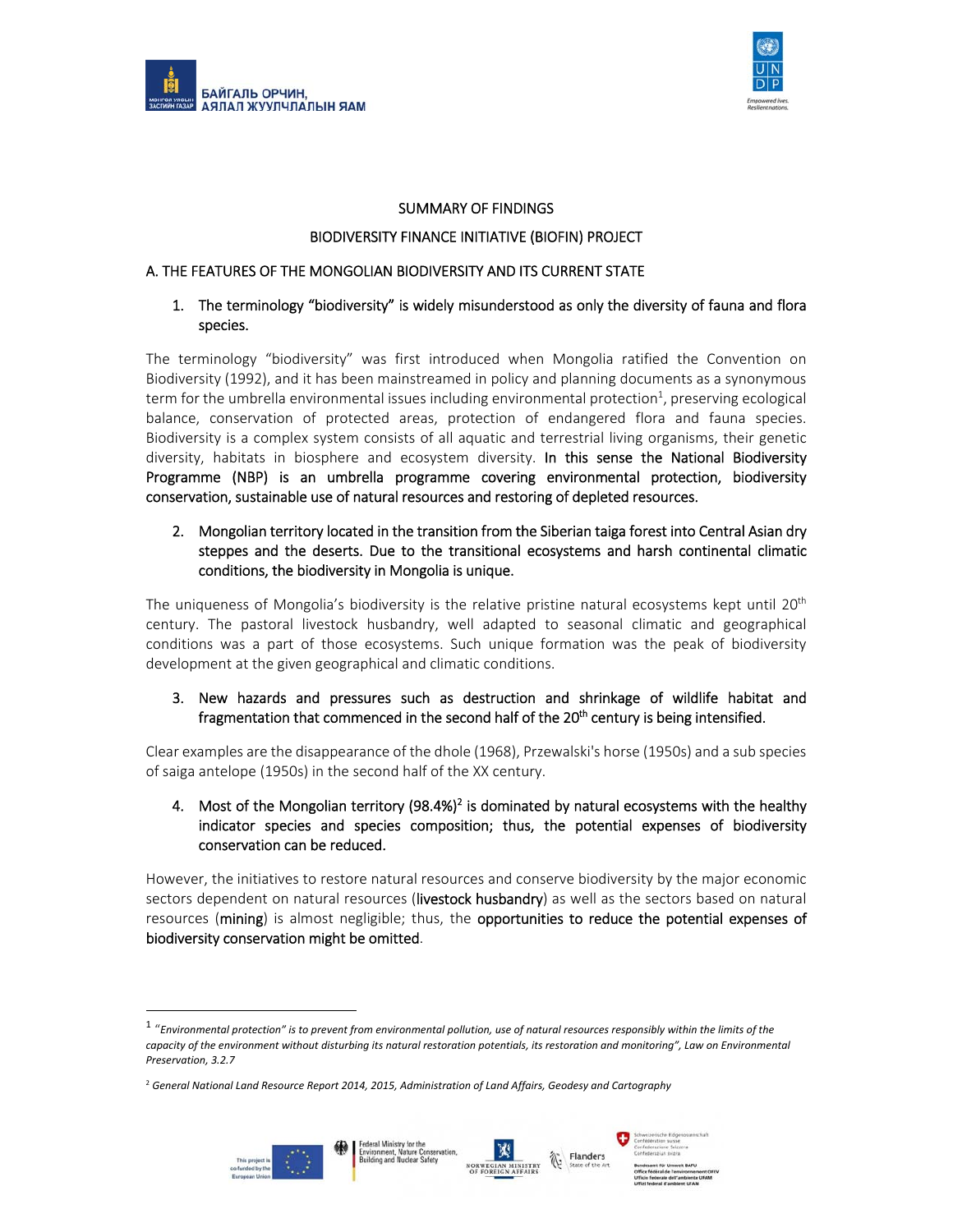



5. Current institutional structure and management frameworks contribute to the increase of biodiversity pressures.

Factors that imposes both direct and indirect adverse impacts on biodiversity is the poor institutional structure and management framework. It proves that right policy and appropriate measures are crucial for sustainable biodiversity in Mongolia. Considering the current economic and financial downturn in Mongolia, following are the **key solutions** for a successful biodiversity conservation and sustainable use of natural resources:

- Right policy and proactive measures;
- Appropriate options for institutional and management framework;
- Community participation based on citizens' initiatives;
- Private sector involvement based on the right balance of profitability and social responsibility.

### B. CURRENT STATUS AND FUTURE TREND OF BIODIVERSITY FINANCE

1. Total biodiversity expenditure during 2008-2015 was USD 136.1 million<sup>3</sup>, which amounts to 0.32%‐0.77% of the annual state budget and 0.13%‐0.30% of the GDP.

During this period, the average annual expenditure was USD 12.9‐21.6 million. Comparatively, the increase of annual biodiversity expenditure was the lowest in 2011 or 3.3% and the highest in 2010 or 21.1%. When the total expenses on protected areas management, state and local forestation is excluded from the total biodiversity expenditure, the contribution by the government is very low.

# 2. 50.1% of the total expenditure was made by national and local budget, whereas the remaining 49.9% are made by international organisations, which indicates the strong dependency on donor funding.

67.8% of the total national expenditure was made by the Ministry of Environment and Tourism (MET) and its 6 affiliated organizations, whereas 5.8% by Ministry of Education, Culture and Science (MECS) and its 7 agencies, 17.2% by MFALI and 1 of its units, 1.5% by the General Agency for Specialised Investigation, 0.2% by the National Statistical Office, and the remaining 7.4% was made by the local governments<sup>4</sup>. As for the total donor expenditure, 35.5% was made by SDC, while 28.8% by UNDP, 13.7% by WWF, 7.9% by FAO and the remaining 3.9%‐6.1% was made by ADB, TNC and WCS. The figure shows that the major donors are SDC, GIZ and UNDP, which the expenditure amount to 22%‐27% of the total donor support, while the contribution by other organisations are below 10.5%.

3. There is an extremely low probability of increase in the direct investment in biodiversity for the next 4 years, especially by the national budget.

*<sup>3</sup> Expenditure for each year was converted by the exchange rate controlled by the Mongol Bank on the 31st of December of the given year.*  <sup>4</sup> It was difficult to estimate the total expenditure of the aimags and soums, thus it local expenditure was estimated based on collection of *natural resource use fee and its expenditure percentage according to the law.*





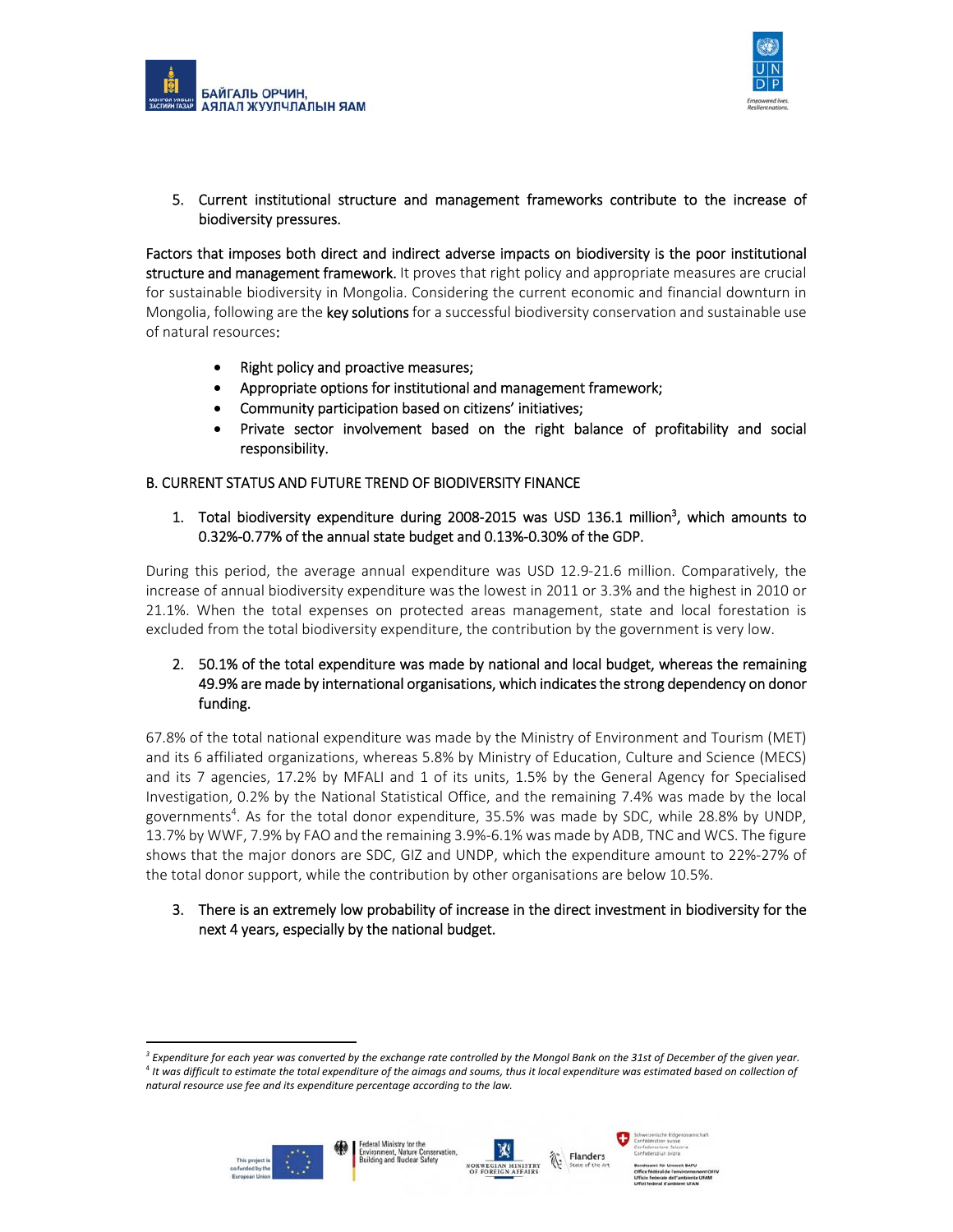



## C. FINANCE NEEDS ASSESSMENT OF THE NATIONAL BIODIVERSITY PROGRAMME

Preliminary estimation suggests that USD 123,9 million<sup>5</sup> is required for the implementation of the NBP in 2017‐2021. It can be estimated that a total of USD 40.4 million or 32.6% of the total finance needs can be provided by the national budget, based on the biodiversity activities conducted in relation to the NBSAP objectives and its budget expenditure for 2008‐2015. During 2017‐2021, approximately 26 project are planned to be implemented by 7 organizations, and their total budget is estimated to be USD 38.4 million. Therefore, the total finance gap for the implementation of the NBSAP is USD 45.2 million or 36.4% of the total finance needs. The finance needs is estimated to be the least in year 2017 (USD 1.4 million), with rapid increase starting 2018 amounting to USD 9.8 – 13.4 million annually. Majority of the finance needs (64.1%) are related to the three main objectives including the increase of forest cover, expanding the protected areas network, and protection of soil and water resources from pollution, which amounts to 20.2%‐23% of the total finance gaps for each of these objectives.

#### D. FILLING THE FINANCE GAPS

1. By improving the enforcement of the Law on Natural Resource Use Fee, it is feasible to increase the funds for environmental protection and rehabilitation approximately MNT 15 – 16 billion per annum. *For instance, the minimum expenditure percentage of revenue from the water and mineral water resource use fees6 would be sufficient to fund one of the main three objectives mentioned above, namely, "Protect soil and water resources from chemical and nutrient pollution"; thus, reducing the total finance gap by 21%.*

"... The total revenue from the natural resource use fee at the aimag level was estimated to be MNT *3358736.7 thousand, and MNT 722800.0 thousand of the total revenue was planned for environmental protection and rehabilitation in 2013, which is two times lower than the minimum stipulated amount as per the law. However, the actual revenue was estimated as MNT 3132056.4 thousand, and MNT 1379649.5 thousand was supposed to be spent on environmental protection and rehabilitation, while 2.1 times lower amount, which is MNT 668700.0 thousand was spent. In 2014, 2.2 times lower than the actual revenue was planned and 3.8 times lower amount (equal to 26.4% of the natural resource use fee) was spent on environmental protection and rehabilitation…"* From compliance audit report on implementation of the law on Natural Resource Fee in Selenge aimag

2. Reintroduction of the pasture fee could mobilize at least MNT 5.6 billion in the local budget fund. If 30% of the revenue is used for pasture management as per the Law on Natural Resource Use Fee, a minimum of MNT 1.7 billion would be available annually.

One of the priorities of Mongolian Livestock National Programme is "To develop livestock production, well adaptable to climate and ecological changes with ability to withstand risks". Within the framework of this priority, two main objectives were defined:

"Link livestock number and herd composition with pasture carrying capacity and limit the number of livestock in areas where pasture capacity is already exceeded through introducing economic

<sup>6</sup> *Source: According to the report of the Ministry of Environment and Tourism on implementation of the Law on Natural Resource Use Fee in 2014, a total of MNT 30.6 billion was collected as revenue from water and mineral water use. As per the law, minimum of MNT 16,8 billion could be available for the protection of water resources.*







*<sup>5</sup> Converted by the exchange rate of the Mongol Bank of the 31st of December 2016.*